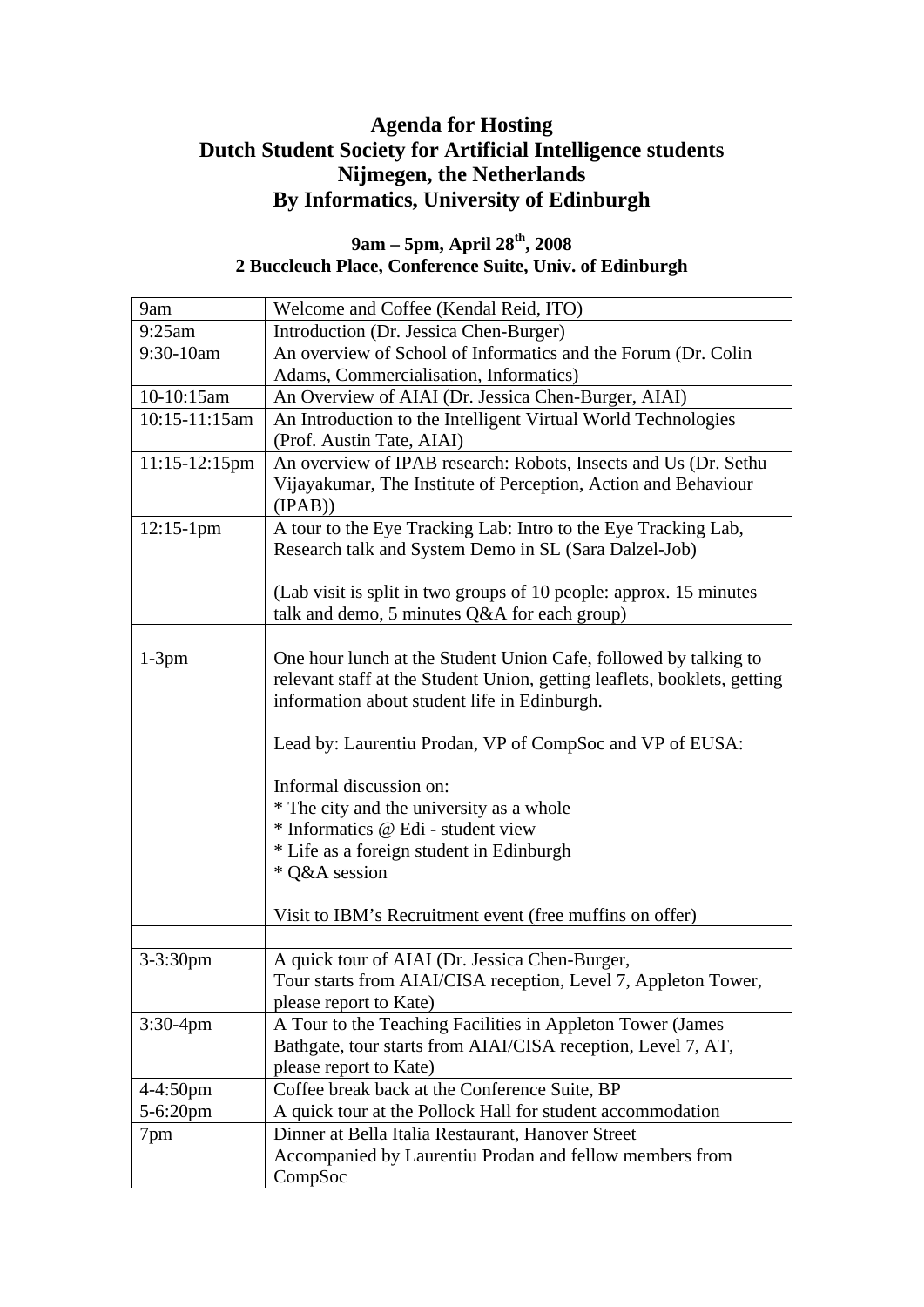#### **Note:**

- 1. **Attendees: 17 Dutch UG and 3 Master Dutch students**, 1 guest student from Edinburgh AI student society, several guest speakers.
- 2. This Agenda is available at:
- 3. http://www.aiai.ed.ac.uk/~jessicac/project/Dutch%20Students%20Visit%2020080 428/
- 4. The above Conference Suite has been booked 9am-4pm for the visitors.
- 5. The lead person of the Dutch student group is Bart van Delft.
- 6. Laurentiu Prodan, VP of CompSoc, has kindly offered to accompany the visitors most of the day from 9.30am onward and for the whole day.

#### **Goal of Visit:**

"We do like to have information on the possibility to study in Edinburgh, but we also like to learn about how artificial intelligence study/research is like in Edinburgh in general. Of course, it is for some the main reason to come, and maybe not specifically to study, but maybe go to a university abroad after they completed their study here. I think most of us will appreciate some information on the possibilities of studying in Edinburgh,"

## **Background of Visitors (17 UGs, 3 Master students):**

"We're members of a Dutch Student Society for Artificial Intelligence students in Nijmegen, the Netherlands. For 2008, we're planning to organize a study trip to Edinburgh. During our visit we'd like to attend the AIAI institute. We were wondering whether it is possible to organize a small lecture for us to attend on the current research at the AIAI and if possible a demonstration or tour through the institute. Our visit in Edinburgh will take place from 26th of April to the  $1<sup>st</sup>$  of May. We'd like to attend the University of Edinburgh at the  $28<sup>th</sup>$  of April. If it is not possible to come to the AIAI at that day or another day is more suitable, please inform us about this.

The other institutes you're suggesting are indeed also interesting to us. It's even hard to pick one, they all seem to fit perfectly in our study interests, but I'm afraid there is not enough time to visit all of them within one day. The two institutes covering the most of our interests I think are the Institute for Communicating and Collaborative Systems (ICCS), and the Institute of Perception, Action and Behaviour (IPAB); if there is enough time left that day I think our group will be very pleased to take a (short) visit to those institutes. Is it possible for you to tell whether we can visit them and/or who we would best contact?

We've also some contact with Laurentiu Prodan, vice-president of the CompSoc, who also offered to help us with arranging tickets for the Beltane Fire Festival. I don't know how well you know them, but I thought it might be an option that the CompSoc could help us with a tour around the university campus / student life and then you could help us with an introduction to the research being done at the University of Edinburgh/a demonstration or something like that. Maybe you'd also like to inform us about the possibilities for foreign students to study at the University of Edinburgh?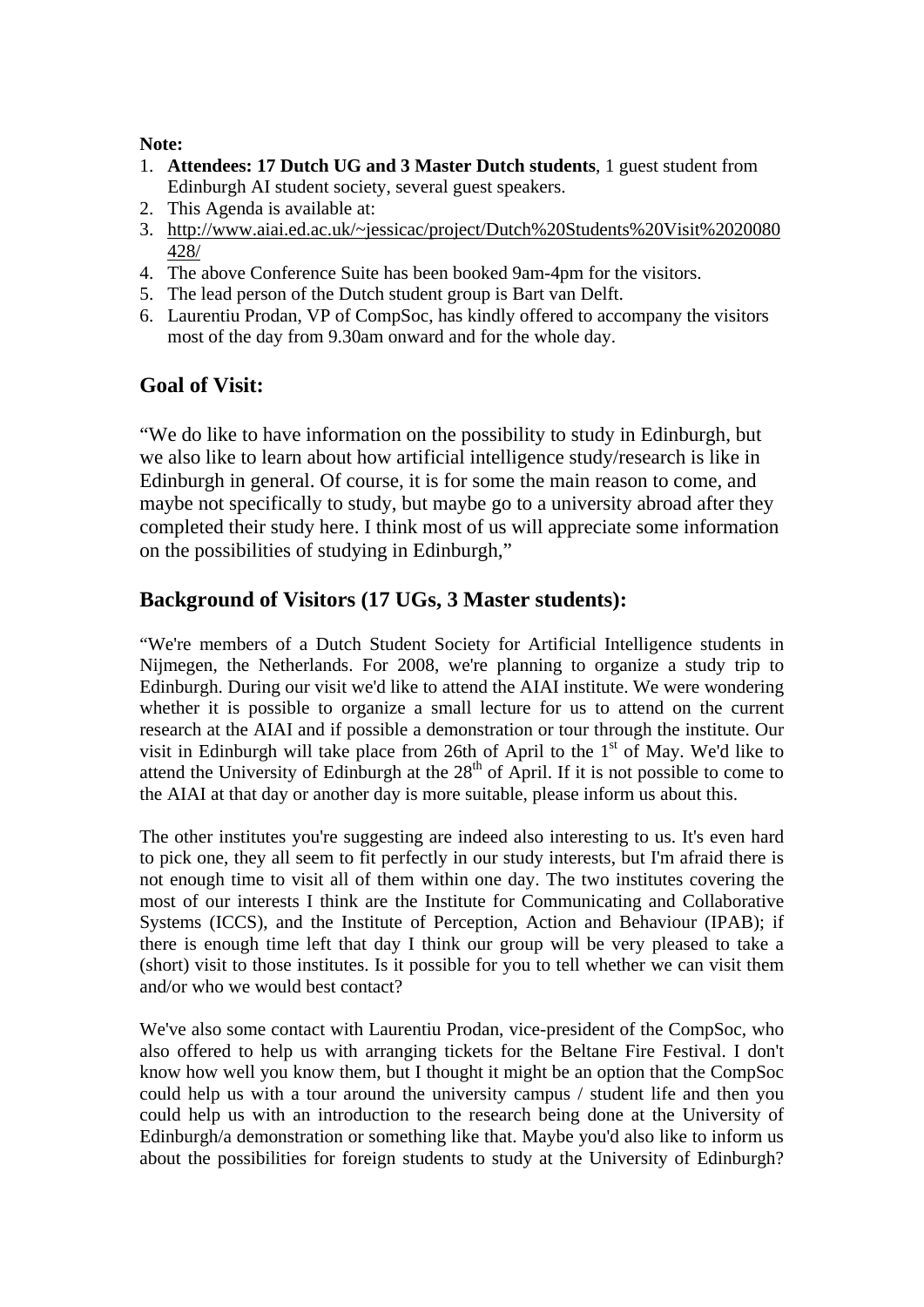These are just suggestions. I don't know what is possible and how much effort you want to put on this. We'll be happy with every help we get."

## **Speakers Information:**

Dr. Colin Adams, Director of Commercialisation http://www.inf.ed.ac.uk/people/staff/John\_Adams.html

Dr. Jessica Chen-Burger, Senior Researcher, Artificial Intelligence Applications Institute http://www.aiai.ed.ac.uk/~jessicac/

Professor Austin Tate Director of Artificial Intelligence Applications Institute http://www.aiai.ed.ac.uk/~bat/

Dr. Sethu Vijayakumar Director of The Institute of Perception, Action and Behaviour (IPAB)) http://homepages.inf.ed.ac.uk/svijayak Statistical Machine Learning and Motor Control Group http://www.ipab.inf.ed.ac.uk/slmc/

## **References:**

The visitors are encouraged to read the speakers' and relevant institutes' web sites before the trip, so that the communication can be more interesting during the visit. See the Speakers' Information and reference list below for this purpose.

[1] Informatics Research Institutes: http://www.inf.ed.ac.uk/research/institutes.html [2] Intelligent based Virtual World Technologies in AIAI: This research is currently using Second Life as a platform for demonstration purpose, relevant web sites are:

- http://www.aiai.ed.ac.uk/project/i-room/
- http://www.aiai.ed.ac.uk/~ai
- http://www.aiai.ed.ac.uk/~skye/
- http://vue.ed.ac.uk
- [3] AIAI: http://www.aiai.ed.ac.uk/
- [4] ICCS: http://www.inf.ed.ac.uk/research/iccs/
- [5] IPAB: http://www.inf.ed.ac.uk/research/ipab/

#### **Contact Persons:**

Dr. Yun-Heh (Jessica) Chen-Burger Senior Researcher AIAI, CISA, School of Informatics The University of Edinburgh Room 7.08, Level 7, Appleton Tower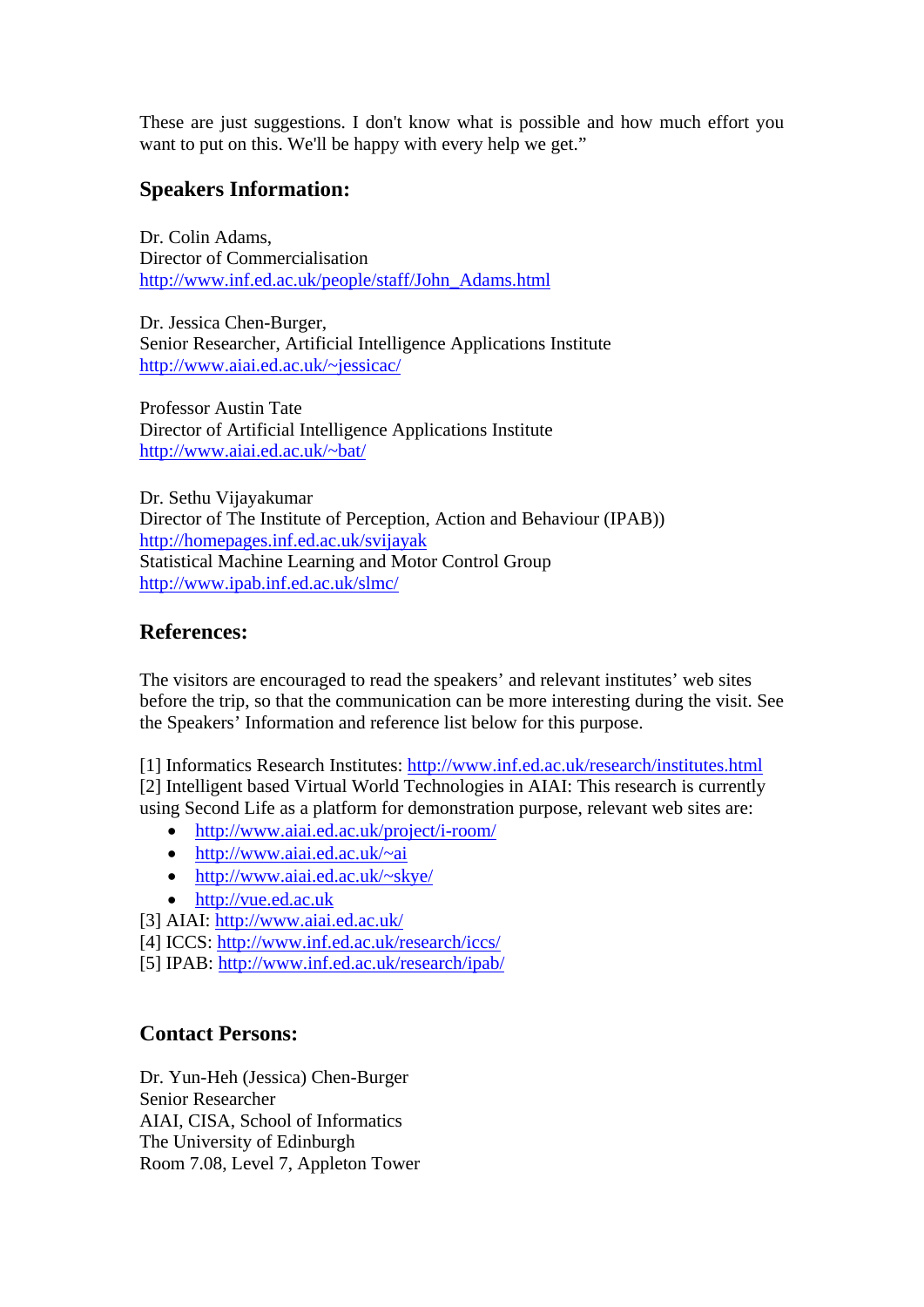Crichton Street, Edinburgh, EH8 9LE, UK Tel. 0131 650-2756 (direct) 0131 650-2732 (general) E-mail: jessicac@inf.ed.ac.uk

Bart van Delft member of CognAC (http://cognac.ai.ru.nl) Student organisation for AI students from the Radboud University of Nijmegen, Netherland (http://www.ru.nl and http://www.ai.ru.nl) Email: B.vanDelft@student.ru.nl

Jenny Burness Secretary (booking arrangement for the conference suite) Human Communication Research Centre (HCRC) (part of ICCS) 2 Buccleuch Place Email: Jenny.Burness@ed.ac.uk Tel: 0131 650-4627

Laurentiu Prodan Vice-President, Edinburgh University Computer Society Email: vice@comp-soc.com website: www.comp-soc.com

Sara Dalzel-Job Research Student, ICCS, HCRC (give tour to the Eye Tracking Lab) Tel: 0131 651-1937 Email: S.Dalzel-Job@sms.ed.ac.uk

James Bathgate (give tour to the Appleton Tower) Email: jbathga1@inf.ed.ac.uk

Morna Findlay Schools' Liaison Officer Tel: 0131 650-6879 Email: morna@inf.ed.ac.uk

Neil McGillivray Deputy ITO Administration Manager Teaching Organisation Deputy Administration Manager for Teacing Organisation Email: neil@inf.ed.ac.uk Tel: 0131 650-2692

Kendal Reid Informatics Teaching Office (coffee arrangement) Email: kr@inf.ed.ac.uk

Kate Weston AIAI/CISA Secretary, Level 7, Appleton Tower Email: kweston1@inf.ed.ac.uk Tel: 0131 650-2732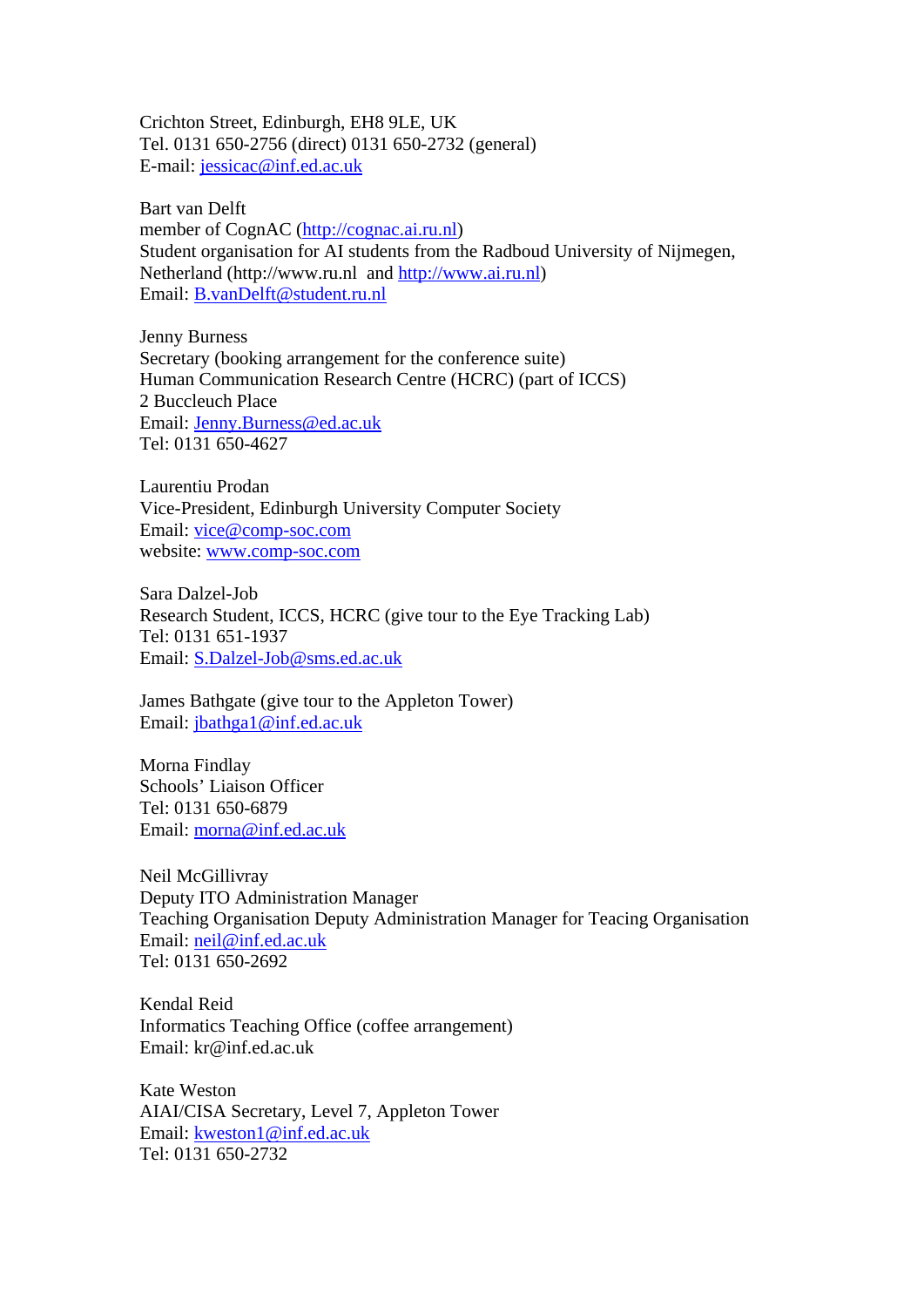# **Event Venue and Location Information**

University Map: http://www.ed.ac.uk/maps/central-area/

#### **2 Buccleuch Place Conference Suite**

Institute for Communicating and Collaborative Systems (ICCS) School of Informatics, The University of Edinburgh, Edinburgh, EH8 9LW, UK Telephone: +44 (0) 131 650-4665 Email: iccs-info@inf.ed.ac.uk City Map: http://www.aiai.ed.ac.uk/~jessicac/map/Buccleuch%20Place.bmp

#### **Student Union and Café (@ Bristol Square)**

(for lunch and getting info on student life in Edinburgh Univ.)

The conference suite is the building next to the building 31, and the student union and café is building number 14 on the University Map. It is a five minutes walk from the conference suite to the Student Union.

#### **AIAI (Artificial Intelligence Applications Institute)**

Level 7, Appleton Tower

Appleton Tower is building 24 on the University Map and a corner building at the junction of Crichton and Chapel Streets, and next to the top eastern corner of the George Square.

Its main entrance is on the Crichton Street that is facing north and a fairly large construction area (the new Informatics Building). It should be obvious when you arrive here. (Unfortunately, due to the construction, an array of bins is temporary placed in front of the entrance. Apologies for any inconvenience caused by this.) Upon entering the building, take the elevator at the other end of the hall to level 7. The reception is on your right.

## **Links to Local Information:**

- 1) Directions to AIAI, Taxi numbers, etc: http://www.aiai.ed.ac.uk/~jessicac/info.doc
- 2) Interactive Map of Edinburgh University, Central Area: http://www.ed.ac.uk/maps/central-area/
- 3) Street Map of Edinburgh City: http://www.aiai.ed.ac.uk/~jessicac/map/cisa-location.gif
- 4) Edinburgh University Students' Association: http://www.eusa.ed.ac.uk/
- 5) Edinburgh and Lothian Tourist Information: http://www.edinburgh.org/